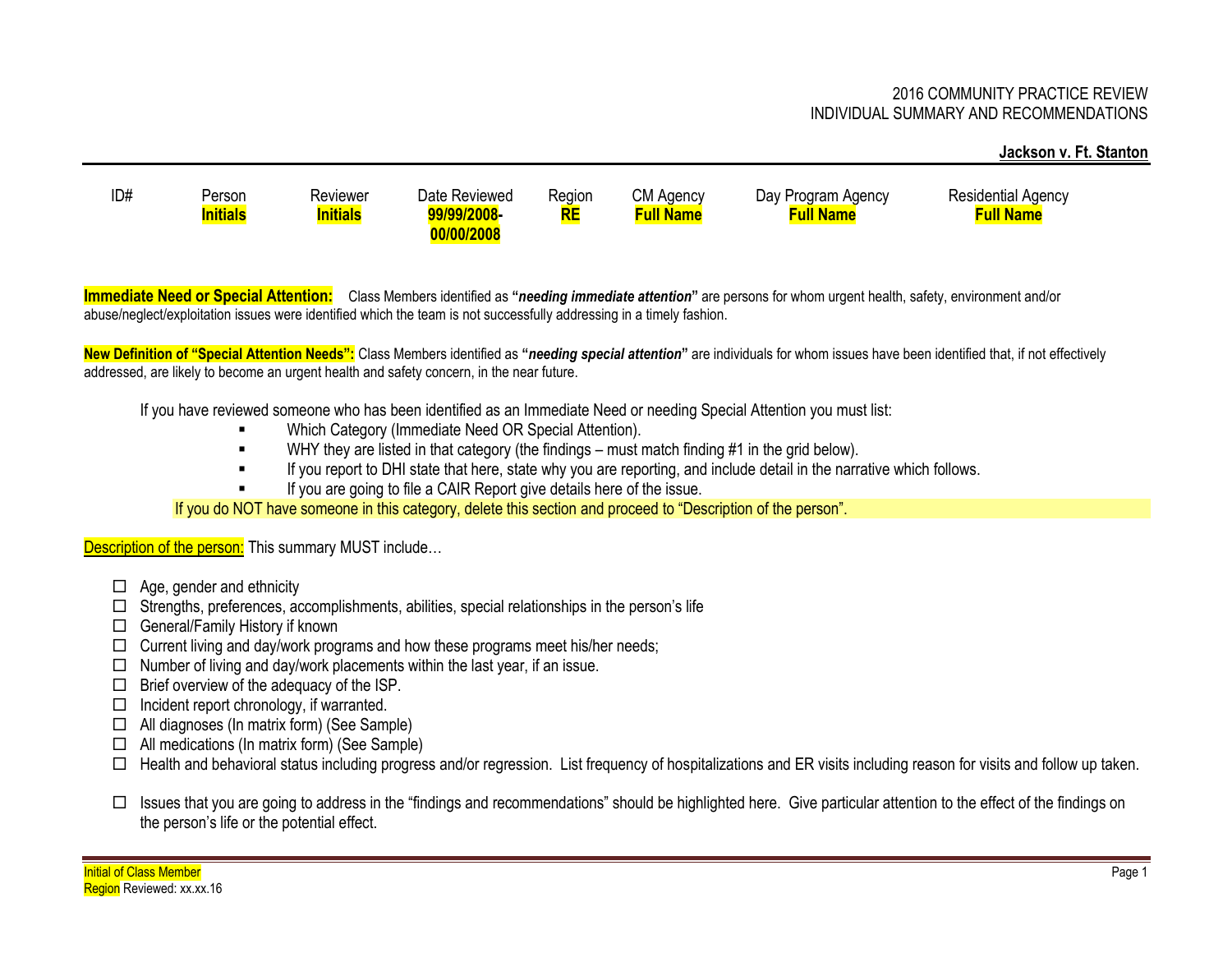$\Box$  Any assistive technology needs the person has and the availability and effectiveness of needed assistive technology. List all of the devices the person is to have and whether or not they are available, being used and functional.

**In your Findings and Recommendations, please be sure to** 

- **Identify the number of the question/s or interviews that triggered the recommendation in the box with the recommendation number.**
- **In the narrative of the Finding, make it clear where the finding came from: the specific interview, document or observation.**

| <b>DIAGNOSIS</b> | <b>INFORMATION LOCATION</b> | <b>DATE</b> | <b>NAME/TITLE OF AUTHOR</b> |
|------------------|-----------------------------|-------------|-----------------------------|
|                  |                             |             |                             |
|                  |                             |             |                             |
|                  |                             |             |                             |
|                  |                             |             |                             |
|                  |                             |             |                             |
|                  |                             |             |                             |
|                  |                             |             |                             |
|                  |                             |             |                             |
|                  |                             |             |                             |
|                  |                             |             |                             |
|                  |                             |             |                             |
|                  |                             |             |                             |
|                  |                             |             |                             |

| <b>NAME OF MEDICATION</b> | <b>DOSAGE</b> | <b>TARGET SYMPTOM/BEHAVIOR</b> |
|---------------------------|---------------|--------------------------------|
|                           |               |                                |
|                           |               |                                |
|                           |               |                                |
|                           |               |                                |
|                           |               |                                |
|                           |               |                                |
|                           |               |                                |
|                           |               |                                |
|                           |               |                                |
|                           |               |                                |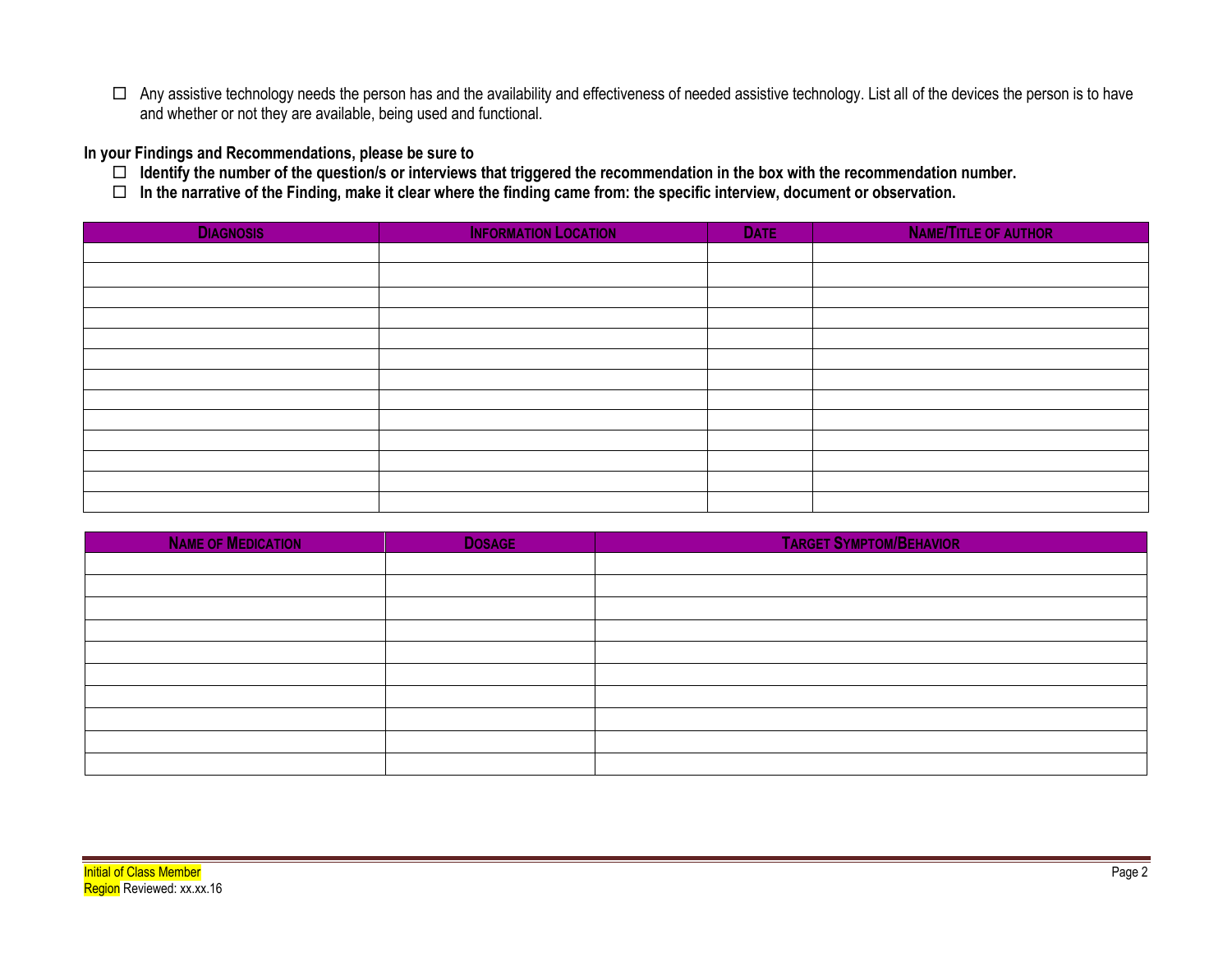| <b>EQUIPMENT</b> | <b>WHO WILL OBTAIN   WHO WILL MAINTAIN   SOURCE</b> | <b>SOURCE</b> | <b>SOURCE</b> | <b>SOURCE</b> |
|------------------|-----------------------------------------------------|---------------|---------------|---------------|
|                  |                                                     |               |               |               |
|                  |                                                     |               |               |               |
|                  |                                                     |               |               |               |
|                  |                                                     |               |               |               |

## **Review Recommendations**

NOTE: If you do not have findings and recommendations in a specific section, delete that section or put "none".

| Н | <b>Findings</b>                                                                                                                                                                                                                                                                                                                                                                                                                                                                                                                                                                                                                                              | <b>Recommendations</b>                                                                                                                                   |  |  |  |
|---|--------------------------------------------------------------------------------------------------------------------------------------------------------------------------------------------------------------------------------------------------------------------------------------------------------------------------------------------------------------------------------------------------------------------------------------------------------------------------------------------------------------------------------------------------------------------------------------------------------------------------------------------------------------|----------------------------------------------------------------------------------------------------------------------------------------------------------|--|--|--|
|   | Immediate Need/Special Attention (if None, Delete this category of findings)                                                                                                                                                                                                                                                                                                                                                                                                                                                                                                                                                                                 |                                                                                                                                                          |  |  |  |
|   | This information should also be BEFORE the Description of the<br>Person.<br>For example, if you have reviewed someone the Community Monitor<br>has designated as needing Immediate or Special Attention you must<br>list:<br>Which Category (Immediate OR Special Attention).<br>п<br>WHAT you found that led to that finding;<br>$\blacksquare$<br>If you observed something describe it;<br>$\circ$<br>If you identified something missing in the records list<br>specifically what is missing;<br>If recommendations were not followed, list specifically what<br>recommendations, made by whom and when.<br>BE SPECIFIC so what you found is very clear. | What, in measurable terms, has to happen to resolve the finding.<br>BE SPECIFIC so the Case Manager, provider and regional office know how to follow up. |  |  |  |
|   |                                                                                                                                                                                                                                                                                                                                                                                                                                                                                                                                                                                                                                                              |                                                                                                                                                          |  |  |  |
|   | <b>Good News</b>                                                                                                                                                                                                                                                                                                                                                                                                                                                                                                                                                                                                                                             |                                                                                                                                                          |  |  |  |
|   | If appropriate, this is the place to recognize self-determination efforts,                                                                                                                                                                                                                                                                                                                                                                                                                                                                                                                                                                                   | You may have no recommendations but be sure to thank the appropriate people for all                                                                      |  |  |  |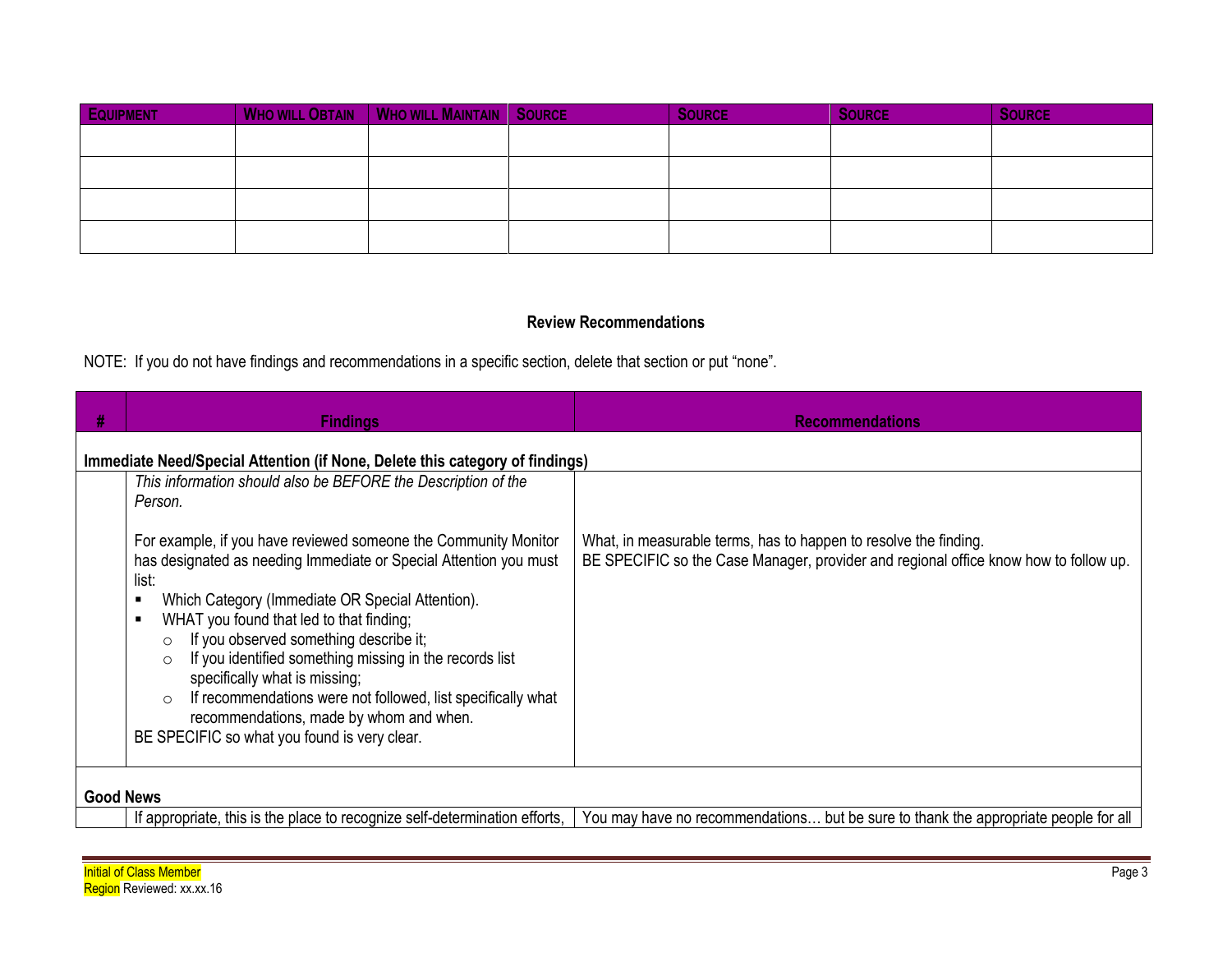| #               | <b>Findings</b>                                                                                                                                                               | <b>Recommendations</b>                                                                                                              |  |  |
|-----------------|-------------------------------------------------------------------------------------------------------------------------------------------------------------------------------|-------------------------------------------------------------------------------------------------------------------------------------|--|--|
|                 | exciting and fun things that are happening in the person's life, natural<br>supports, and overall quality of life issues that people should be<br>recognized and thanked for. | of their hard work (including the person, family/guardian, team members, etc.). DO NOT<br>number findings that are thanking people. |  |  |
|                 |                                                                                                                                                                               |                                                                                                                                     |  |  |
|                 | <b>Case Management/Guardian</b>                                                                                                                                               |                                                                                                                                     |  |  |
|                 |                                                                                                                                                                               |                                                                                                                                     |  |  |
|                 |                                                                                                                                                                               |                                                                                                                                     |  |  |
|                 | <b>Direct Care Services</b>                                                                                                                                                   |                                                                                                                                     |  |  |
|                 | Day/Employment<br>$\bullet$                                                                                                                                                   |                                                                                                                                     |  |  |
|                 | Residential<br>$\bullet$                                                                                                                                                      |                                                                                                                                     |  |  |
|                 | <b>Health &amp; Wellness</b>                                                                                                                                                  |                                                                                                                                     |  |  |
|                 | Health<br>$\bullet$                                                                                                                                                           |                                                                                                                                     |  |  |
|                 | <b>Medications</b>                                                                                                                                                            |                                                                                                                                     |  |  |
|                 | Assessments                                                                                                                                                                   |                                                                                                                                     |  |  |
|                 | Therapies<br>$\bullet$                                                                                                                                                        |                                                                                                                                     |  |  |
|                 |                                                                                                                                                                               |                                                                                                                                     |  |  |
|                 | Adequacy of Planning and Adequacy of Services, Team Process, ISP                                                                                                              |                                                                                                                                     |  |  |
|                 |                                                                                                                                                                               |                                                                                                                                     |  |  |
|                 |                                                                                                                                                                               |                                                                                                                                     |  |  |
|                 | <b>Expectations for Growth, Quality of Life &amp; Satisfaction</b>                                                                                                            |                                                                                                                                     |  |  |
|                 |                                                                                                                                                                               |                                                                                                                                     |  |  |
|                 |                                                                                                                                                                               |                                                                                                                                     |  |  |
| <b>Behavior</b> |                                                                                                                                                                               |                                                                                                                                     |  |  |
|                 |                                                                                                                                                                               |                                                                                                                                     |  |  |
|                 |                                                                                                                                                                               |                                                                                                                                     |  |  |
|                 | <b>Adaptive Equipment/Augmentative Communication</b>                                                                                                                          |                                                                                                                                     |  |  |
|                 |                                                                                                                                                                               |                                                                                                                                     |  |  |
|                 |                                                                                                                                                                               |                                                                                                                                     |  |  |